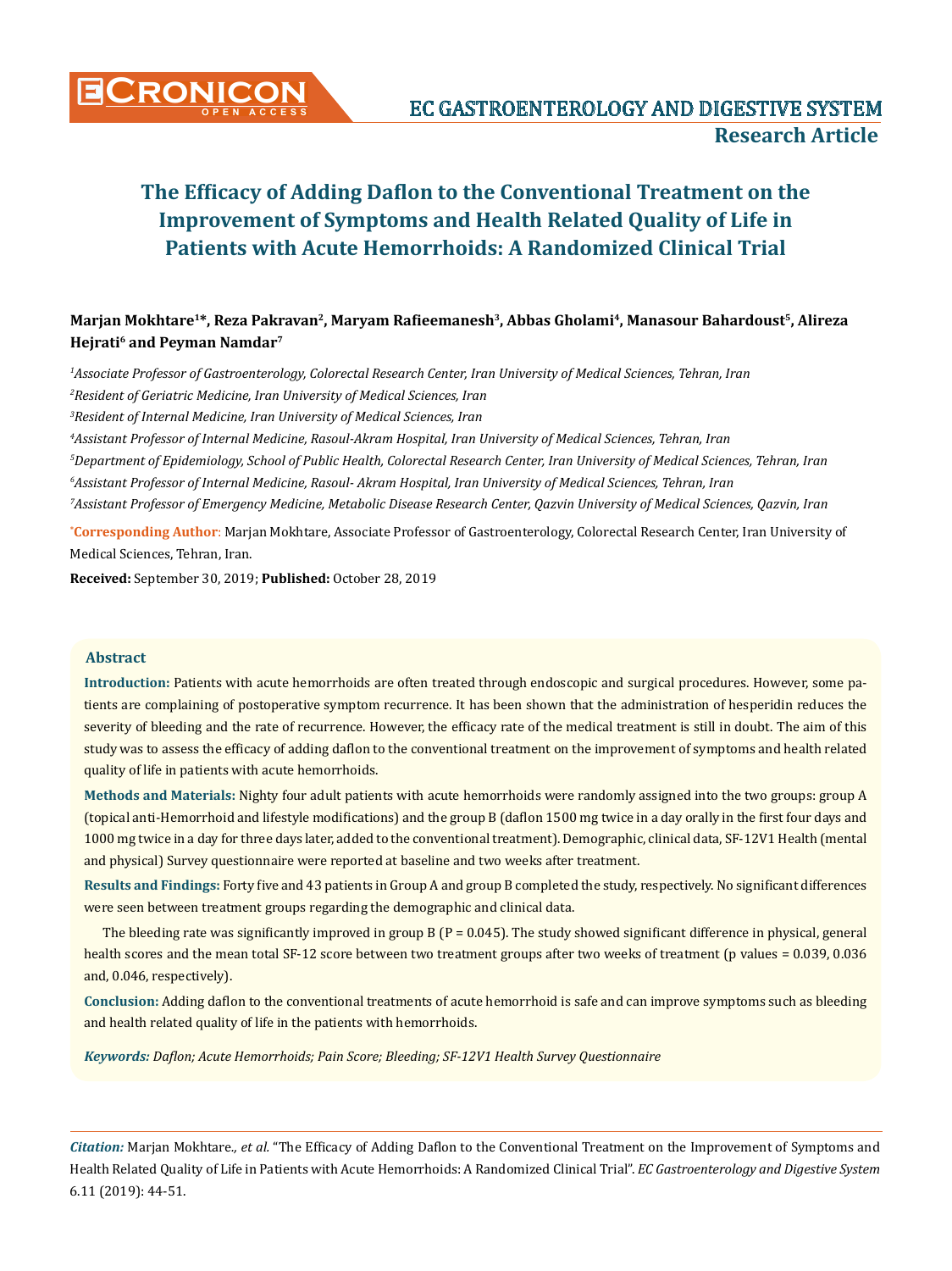### **Introduction**

Hemorrhoids is one of the most common medical condition in general population. The term "hemorrhoids" is used to define painless rectal bleeding with or without prolapse during defecation [1]. Patients experience different symptoms in a wide spectrum from mild itching to acute severe pain but most patient have mild symptoms treated without any need to medical treatment. Straining constipation, pregnancy and higher socioeconomic status increase the prevalence of hemorrhoid among individuals. The prevalence rate is variable range between 4.4% in one study and up to 40% in other studies, as many people do not seek proper medical attention or wrongly attribute other anorectal issues as being due to hemorrhoids [2-4].

Hemorrhoids are classified into two groups according of anatomical expression: internal and external. External hemorrhoid exist in the one third of outer anal channel and is covered by skin. The clinical manifestation of external hemorrhoids is characterized by bleeding and acute pain due to thrombosis. Internal hemorrhoids are fibro vascular tissue that is lined by columnar epithelium. Internal hemorrhoids represent 4 grade of prolapse and painless bleeding [5].

Grade 1: not prolapsing during defecation, Grade 2: prolapsing during defecation but spontaneously return to its internal position, Grade 3: prolapsing and requires the patient to push it inside manually, Grade 4: prolapsed and not reducible [1,6].

Conservative treatment such as life style and diet modification is recommended for grade1 and 2 hemorrhoids. Vasoactive medication and easy defecation can prevent prolapse and blood discharge. However, grade 3 and 4 need invasive procedures and should go under surgery. These non-surgical techniques are sclerotherapy, bipolar diathermy, infra-red photocoagulation or cryosurgery and ligation [7]. The main issue for patients is the pain after intervention [8].

One of the most important factor in acute bleeding of hemorrhoids is blood stasis in hemorrhoid plexus (rectal venous plexus) [9]. Flavonoids inhibit bleeding by increasing venous tone, reduction of blood stasis and improving of lymphatic drainage [10].

Although prescription of Hesperidin (daflon 500 mg) can reduce the severity of bleeding and prevent its recurrence, the efficacy of flavonoids in treatment of hemorrhoid is not clarified [11,12].

#### **Aim of the Study**

In this study, we aimed to evaluate the efficacy of daflon in improving symptoms of patients with acute hemorrhoidal disease and determine the side effects of it before and after the intervention in a randomized controlled trial.

# **Materials and Methods**

#### **Patients and study design**

This is a randomized clinical trial. This study was approved by the institutional review board of the Iran University of Medical Sciences under the code of IR.IUMS.FMD.REC.1397.246. Written informed consent was provided by patients before their participation in the study.

Adult patients with the age more than 18 years and the diagnosis of acute hemorrhoids complaints (presence of acute anal pain and/ or bleeding) who were referred to the gastroenterology clinic at Rasoul-e-Akram Hospital, Tehran were included in this study.

The patients with history of previous anorectal or hemorrhoid surgery, hemorrhoid grade I and IV, lactation, pregnancy, medications such as anti-depressant and flavonoid drugs, severe systemic disease, hypertension, seizure, cancer, sleep disorders, allergy to daflon and who were non- cooperative were excluded.

#### **Intervention**

The study comprised of two different groups: and group A; who received anti-hemorrhoidal ointment, life style change and using Seitz bath). Group B; who received daflon (500 mg tablets) for one week; three tablets BID (twice a day) for first four days and after that two tablets BID for next three days combined with conventional treatments.

*Citation:* Marjan Mokhtare*., et al.* "The Efficacy of Adding Daflon to the Conventional Treatment on the Improvement of Symptoms and Health Related Quality of Life in Patients with Acute Hemorrhoids: A Randomized Clinical Trial". *EC Gastroenterology and Digestive System*  6.11 (2019): 44-51.

45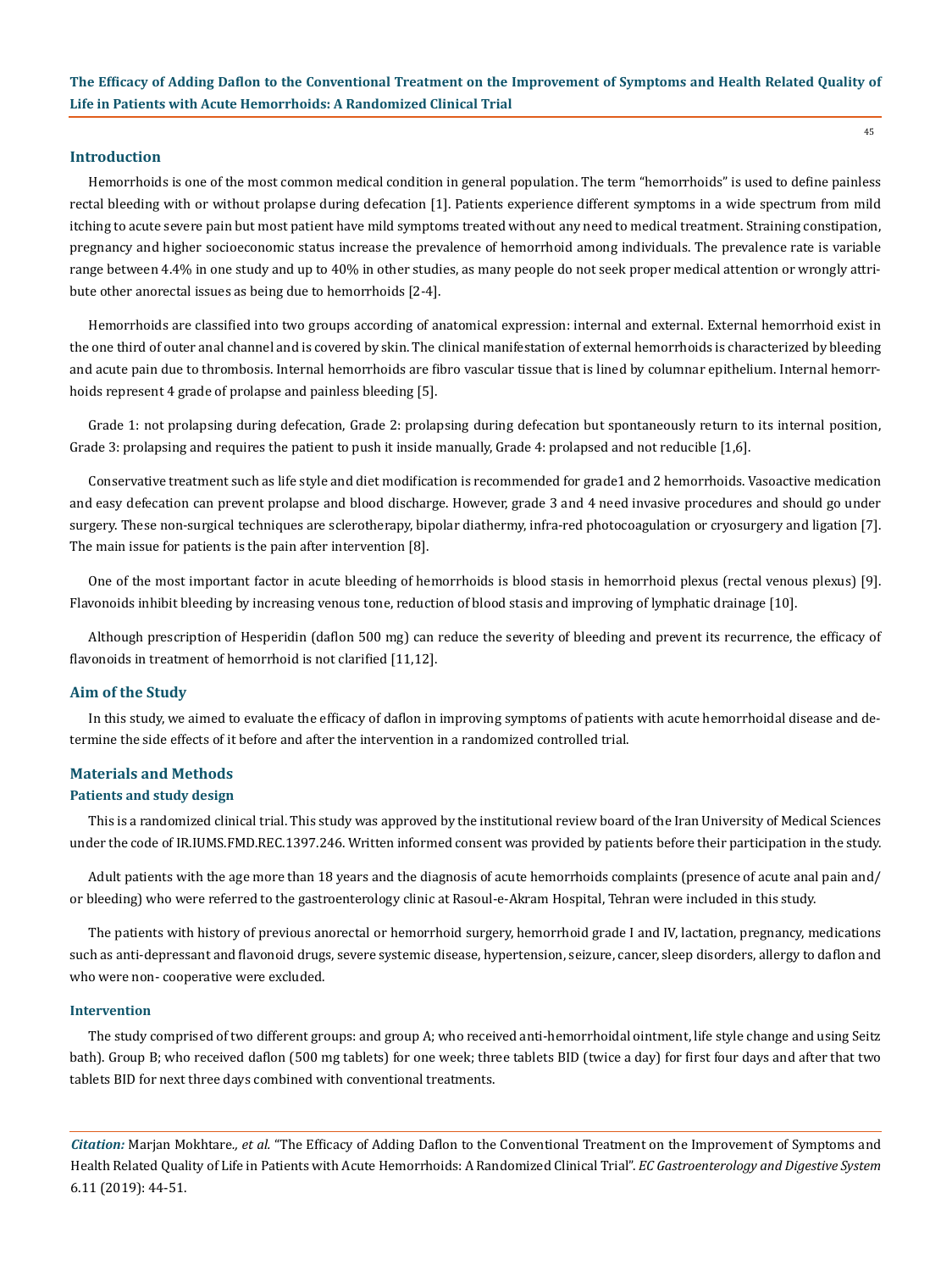46

A total of 88 patients were randomly assigned to the treatment groups by a computer generated random table. Accordingly, 45 patients and 43 patients were included in the group A and B, respectively. The flowchart of the study is demonstrated in figure 1.



*Figure 1: The flowchart of the study.*

#### **Outcome measures**

Basic demographic and clinical data were recorded. Patients were followed for severity of pain, bleeding stopping rate and health status in two stages, before intervention and two weeks after starting the treatment. Also grade of hemorrhoid was gathered according to grading system mentioned earlier.

Severity of pain was measured using visual analogue scale (VAS). In this scale patients gave a score from 0 to 10, zero for no pain and 10 for the most pain they could imagine. The bleeding stopping rate was measured by these way, no bleeding, decreased bleeding,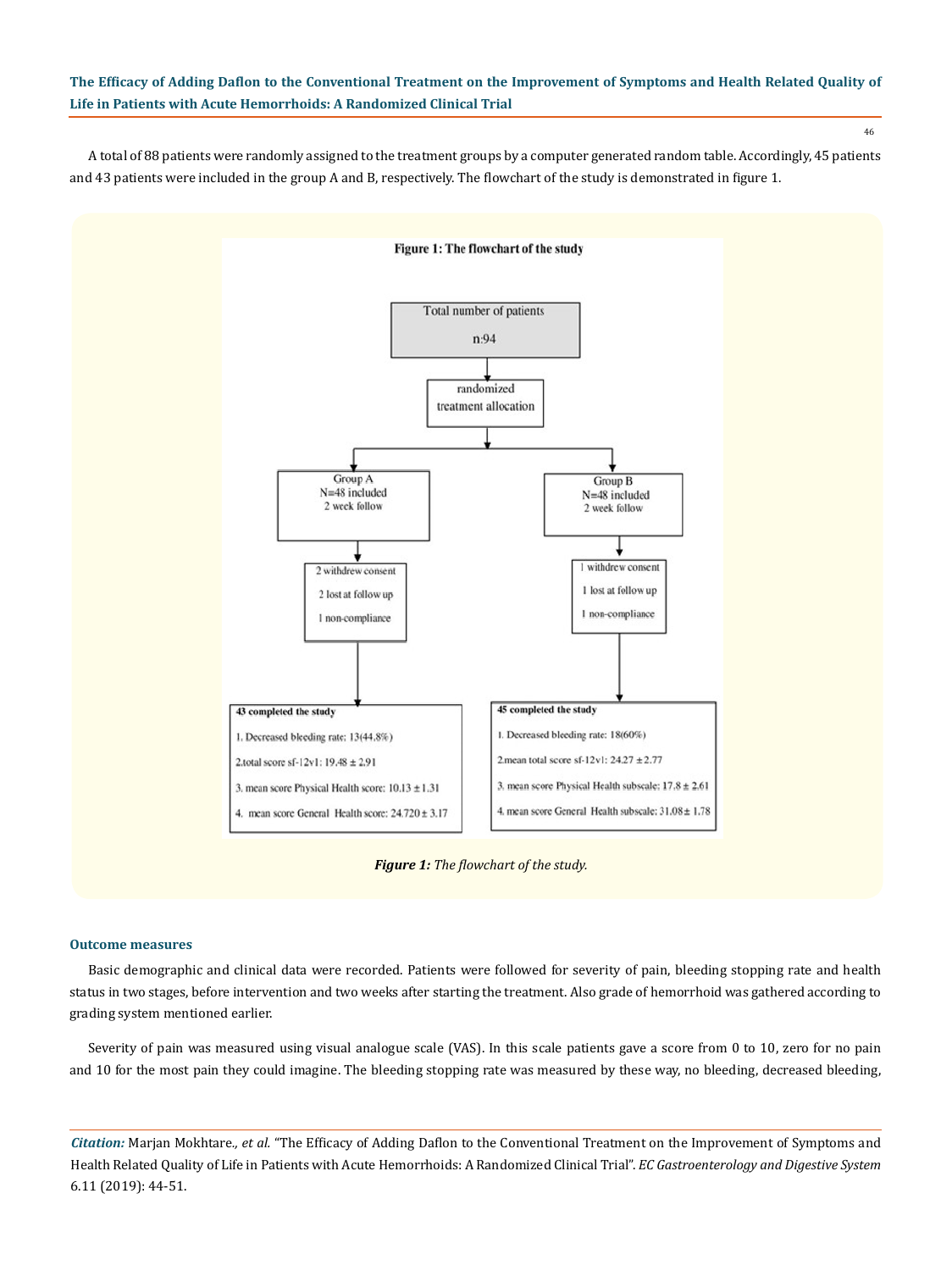47

un-changed bleeding. Three aspects of participants' health including physical health, mental health, general health and total scores were assessed with SF-12V1 Health Survey questionnaire. This questionnaire provided a score from 20 for physical health, from 27 for mental health and from 47 for general health. This questionnaires were completed over the in person visits. The physical component score (PCS) and mental component score (MCS) were also calculated using the norm-based scoring method [13]. The side effects of treatment and patients adherence to the treaments were investigated at the end of two weeks of treatment.

#### **Sample size calculation**

The sample size was calculated based on the mean difference of 15% for the percentage of satisfied patients from the study of Amato which compared the effect of daflon 500 mg in with a non- micronized diosmin [14]. With an effect size of 1.6 obtained from the difference of mean intestinal movements between the two study groups, at a power of 80% and significance level of 5%, a sample size of 50 patients in each group was regarded to be sufficient to detect a clinically important difference between the outcome measures of the study groups, using a One-way ANOVA test of the difference between means. It was assumed that the outcome measures are normally distributed.

#### **Statistical analysis**

SPSS for Windows version 16 was used for the statistical evaluations. Descriptive statistics were provided as the mean± standard deviation or number and percentage. Comparison of the mean between two groups was performed using independent t test for parametric and Mann–Whitney test for non-parametric variables. Chi-Square test was used to assess the relationship between the categorical variables. A P-value of less than 0.05 was considered statistically significant.

#### **Results**

A total of 88 patients completed the study that consisted of 43 patients in the group A and 45 patients in the group B. Thirty four  $(38.6%)$  of our patients were male with the mean age of  $51.70 \pm 13.96$ , ranging from 22 to 75 years. The mean disease duration was 40.66 ± 27.83 weeks ranging from 1 to 120 months. The mean of BMI was 24.11 ± 3.1 kg/m<sup>2</sup> . Constipation was reported in 58 (66%), diarrhea in 14 (15.9%), normal bowel habits in 13 (14.7%) and mixed patterns of bowel habits in 3 (3.4%) patients. Hemorrhoid grade was the grade II in 75 (85.2%) patients, grade III in 13 (14.8%) patient. Bleeding status was the without bleeding in 30(34%), with each bowel movement in 21(23.8%), occasionally with bowel movement in 17(19.5%) and monthly in 20 (22.7%) patient.

No statistical difference was found between the basic characteristics of the case and control group (Table 1).

The basic total and subscale SF-12V1 Health Survey questionnaire scores of the two study groups were not significantly different at baseline.

Two weeks after the end of treatment, the mean total SF-12 score was  $24.27 \pm 2.77$  in the group B and  $19.48 \pm 2.91$ in the group (p = 0.048). The mean of mental score was 16.6  $\pm$ 2.4 in the group A and 71.3  $\pm$  2.1 in the group B (p = 0.71). The physical role score was 10.13  $\pm$  1.31 in group A and 17.8  $\pm$  2.61in group B (p = 0.039). The general health score was 24.720  $\pm$  3.17 in group A and 31.08  $\pm$  1.78 group B  $(p = 0.036)$ .

The mean pain score (VAS) was  $4.23 \pm 2.22$  in the patients of group A and  $4.32 \pm 2.4$  in the patients of group B. (p = 0.32). A significant difference was seen in decreased bleeding between two groups. (13(44.8%) and 18(60%) in group A and B, respectively. P = 0.042) (Table 2).

Mild and transient drug adverse effects were recorded in 4.4% (2/45) patients. Abdominal pain was the most common adverse reaction. The patient's adherence to treatment was excellent in both groups.

#### **Discussion**

Hemorrhoids is the most prevalent pathology of anorectal diseases which is characterized by prolapse and dilation of hemorrhoid plexuses. Hemorrhoids have a significant effect on quality of life. Most of the patients who suffer these complications can be treated by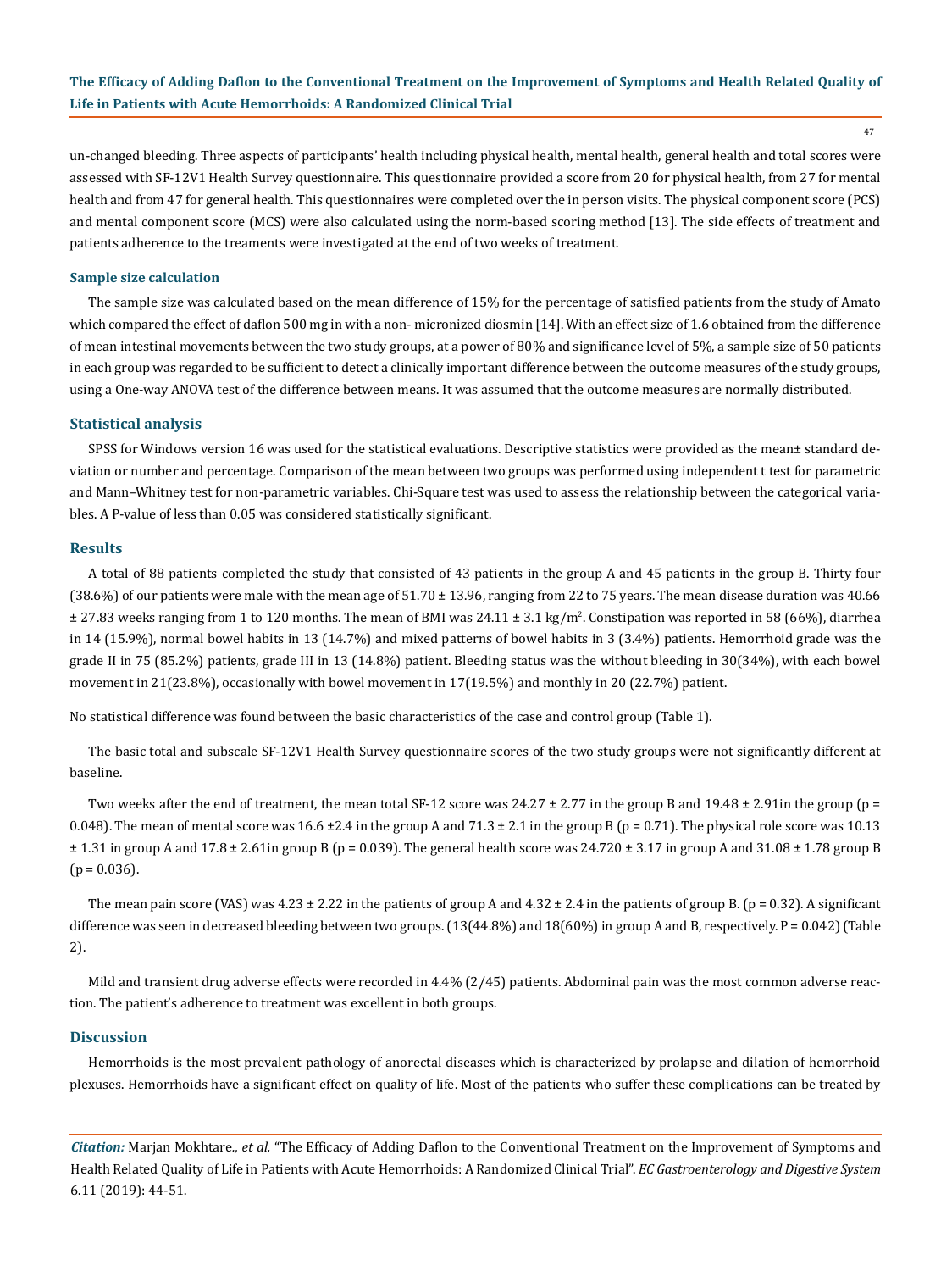48

| <b>Variable</b>                  | Group $A_n = 43$  | Group $B_n = 45$  | P value   |  |
|----------------------------------|-------------------|-------------------|-----------|--|
| Age (year)                       | $51.83 \pm 13.28$ | $50.64 \pm 14.56$ | <b>NS</b> |  |
| BMI $(kg/m2)$                    | $24.53 \pm 3.24$  | $23.84 \pm 3.11$  | <b>NS</b> |  |
| Disease duration (month)         | $37.16 \pm 26.97$ | $44.00 \pm 28.53$ | <b>NS</b> |  |
| <b>Sex</b>                       |                   |                   |           |  |
| Female                           | 25 (58.1%)        | 29 (64.4%)        | <b>NS</b> |  |
| Male                             | 18 (41.9%)        | 16 (35.6%)        |           |  |
| <b>Smoker</b>                    | 12 (27.9%)        | 12 (26.6%)        | <b>NS</b> |  |
| <b>Alcoholic</b>                 | $4(9.4\%)$        | $5(11.1\%)$       | <b>NS</b> |  |
| <b>Education level</b>           |                   |                   |           |  |
| $\leq$ Elementary                | $4(9.4\%)$        | $2(4.5\%)$        |           |  |
| Secondary school                 | 31 (72%)          | 33 (73.3%)        | <b>NS</b> |  |
| Academic education               | 8 (18.6%)         | 10 (22.2%)        |           |  |
| <b>Marital status</b>            |                   |                   |           |  |
| Married                          | 31 (72%)          | 33 (73.3%)        | <b>NS</b> |  |
| Not married                      | 12 (28%)          | 12 (26.7%)        |           |  |
| <b>Bowel status</b>              |                   |                   |           |  |
| Diarrhea                         | $8(18.6\%)$       | $6(13.3\%)$       |           |  |
| Constipation                     | 26 (60.5%)        | 32 (71.1%)        | <b>NS</b> |  |
| Normal                           | $8(18.6\%)$       | $5(11.1\%)$       |           |  |
| Diarrhea and constipation        | $1(2.3\%)$        | $2(4.4\%)$        |           |  |
| Hemorrhoid grade                 |                   |                   |           |  |
| Grade II                         | 35 (81.4%)        | 40 (88.9%)        | <b>NS</b> |  |
| Grade III                        | 8 (18.6%)         | $5(11.1\%)$       |           |  |
| <b>Bleeding status</b>           |                   |                   |           |  |
| Without bleeding                 | 14 (32.7%)        | 15 (33.3%)        |           |  |
| With each bowel movement         | 10 (23.2%)        | 11 (24.4%)        | <b>NS</b> |  |
| Occasionally with bowel movement | 19 (44.1%)        | 19 (42.3%)        |           |  |

*Table 1: The socioeconomic and demographic characteristics of patients in the treatment groups. NS: Non Significant; BMI: Body Mass Index.*

| <b>Variables</b>       |        | Group $A$ n = 43 Mean $\pm$ SD | Group B $n = 45$ Mean $\pm$ SD | P value |
|------------------------|--------|--------------------------------|--------------------------------|---------|
|                        | Week 0 | $5.90 \pm 1.55$                | $6.06 \pm 1.72$                | 0.65    |
| Pain score (VAS)       | Week 2 | $4.23 \pm 2.22$                | $4.32 \pm 2.4$                 | 0.23    |
| <b>Bleeding score</b>  |        |                                |                                |         |
| No bleeding            | Week 2 | $1(3.4\%)$                     | $1(3.3\%)$                     | 0.089   |
| Lower bleeding         |        | 13 (44.8%)                     | 18 (60%)                       | 0.042   |
| Active bleeding        |        | 15 (51.7%)                     | 11 (36.7%)                     | 0.053   |
| <b>Physical Health</b> | Week 0 | $11.09 \pm 1.34$               | $11.44 \pm 2.31$               | 0.22    |
|                        | Week 2 | $10.13 \pm 1.31$               | $17.8 \pm 2.61$                | 0.039   |
| <b>Mental Health</b>   | Week 0 | $12.20 \pm 2.66$               | $12.02 \pm 2.58$               | 0.23    |
|                        | Week 2 | $15.11 \pm 1.452$              | $16.28 \pm 2.67$               | 0.089   |
| <b>General Health</b>  | Week 0 | $22.69 \pm 3.07$               | $22.41 \pm 3.81$               | 0.073   |
|                        | Week 2 | $24.720 \pm 3.17$              | $31.08 \pm 1.78$               | 0.036   |
| <b>Total score</b>     | Week 0 | $11.51 \pm 2.82$               | $11.11 \pm 2.52$               | 0.51    |
|                        | Week 2 | $19.48 \pm 2.91$               | $24.27 \pm 2.77$               | 0.148   |

*Table 2: Comparison of the SF-12V1 Health Survey questionnaire total and sub-scales' score between the treatment groups.*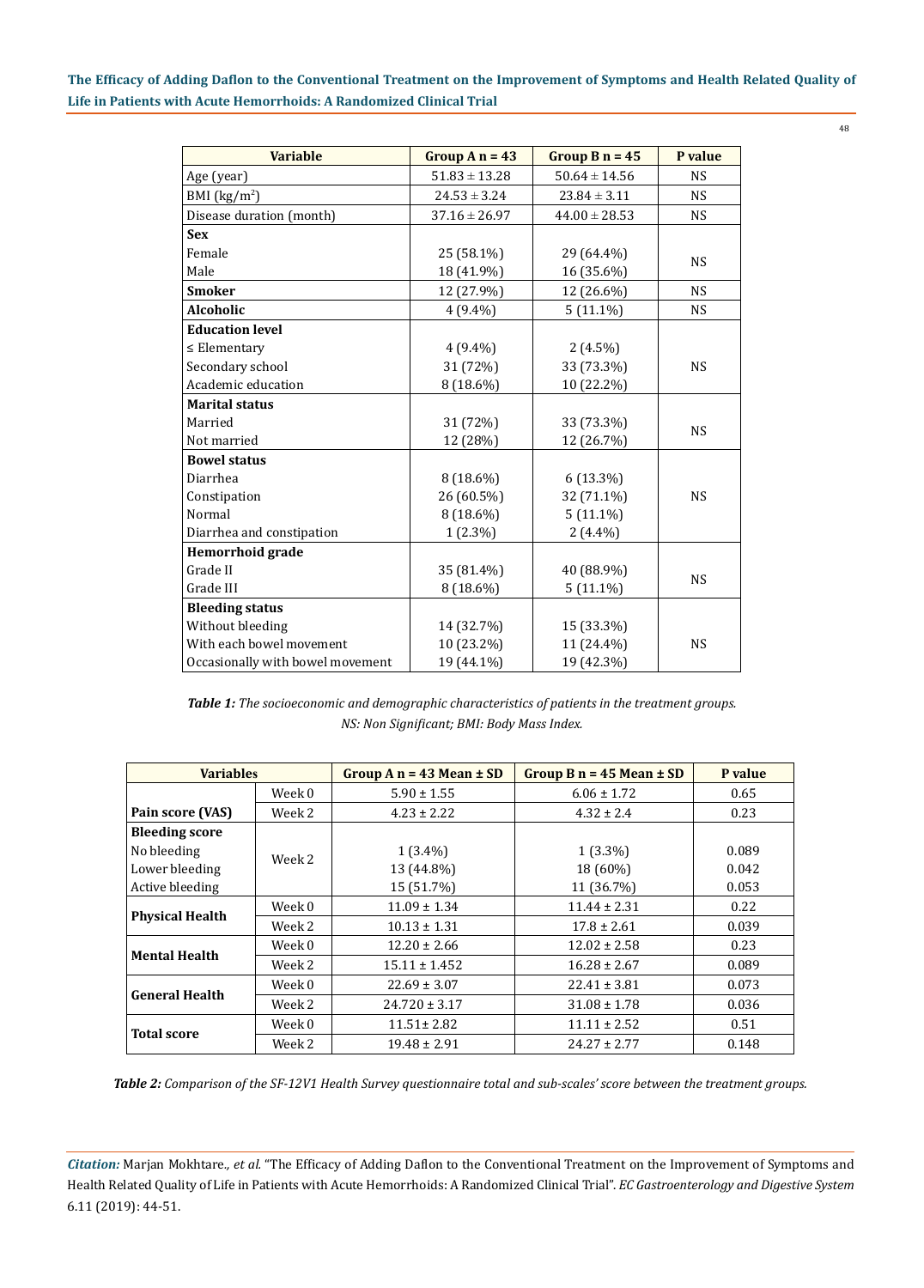conservative medications. Patients with hemorrhoids treated successfully through invasive procedures but they complain of postoperative complications such as pain and bleeding [15-18].

The treatment of acute hemorrhoids is challenging for both the patients and physician. Here, we evaluated the efficacy of adding daflon to the conventional treatment on the improvement of symptoms and health related quality of life in the patients with acute hemorrhoids.

The average age of our patients was 50.62 ± 14.56 years but the different age categories was reported in previous studies [12]. We found that the disease was more common in females (64.4%) and the two third of the patients were housewives, as it was shown in previous studies [9].

The average range of BMI was about  $27.70 \pm 5.07$  in this study. And there was a statistically significant occurrence of acute hemorrhoidal crisis in obese patients. Previous study demonstrated that major medical and socioeconomic issues could effect on the severity of acute hemorrhoid crisis, similar to our study [19].

Majority of our patients suffer from constipation and had pain in anal region. In addition, about half of the patients have defecation without bleeding and half of them have bleeding during every defecation. In this study 88.9% of patients have grade 2 of hemorrhoids as Meshikhes., *et al*. showed in 2004 [20,21].

In Participants' physical health and mental health Survey, there was no significant differences in mental health ( $p = 0.298$ ) but from the point of physical health, there was a significant decrease ( $p = 0.014$ ). We have not reported any deleterious adverse effects in this study, such as the previous studies [22].

The study of Diana., *et al*. in 2000 confirmed the efficacy of diosmin in reduction both of pain and blood, reducing 79% and 67%. The use of flavonoids seems to be effective in treatment of acute hemorrhoids crisis. Also Gianninni., *et al.* in 2015 demonstrate the significant effects of flavonoid mixture on the main issues of hemorrhoids crisis as we found. Furthermore, evaluation of pain before and after intervention showed that significantly decrease in them over time, in contrast to our study [23].

Past studies demonstrated that hesperidin (daflon) can reduce the severity of bleeding in acute hemorrhoids and prevent its recurrence, the efficacy of flavonoids in treatment of hemorrhoid is not clarified [11,12].

According to our results, two weeks after the end of treatment, the frequency of patients who experience lower bleeding per each bowel movement was significantly higher in the combination therapy group (group B). No significant differences regarding pain score was seen between treatment groups. All other SF-12v1 subscales scores, except for the mental health score, were significantly higher in the patient group B. The physical score were significantly improved by using combination therapy in group B ( $p = 0.039$ ). No significant differences according to the mental health scores was seen between the treatment groups.

This study had some limitations. First of all, there was no specific scoring about bleeding stopping rate, as a major complaint in the patients with acute hemorrhoids. The second one was small sample size and short follow up duration. Third one was across the limited studies in this field.

# **Conclusion**

Adding daflon to the conventional treatments of acute hemorrhoid crisis is safe and can significantly improve bleeding rate and physical and overall health related quality of life in these patients. Other studies should be designed to assess the role of daflon in medical and post-surgical maintenance therapy.

#### **Bibliography**

1. [Lohsiriwat V. "Treatment of hemorrhoids: A coloproctologist's view".](https://www.ncbi.nlm.nih.gov/pubmed/26309351) *World Journal of Gastroenterology* 21.31 (2015): 9245-9252.

*Citation:* Marjan Mokhtare*., et al.* "The Efficacy of Adding Daflon to the Conventional Treatment on the Improvement of Symptoms and Health Related Quality of Life in Patients with Acute Hemorrhoids: A Randomized Clinical Trial". *EC Gastroenterology and Digestive System*  6.11 (2019): 44-51.

49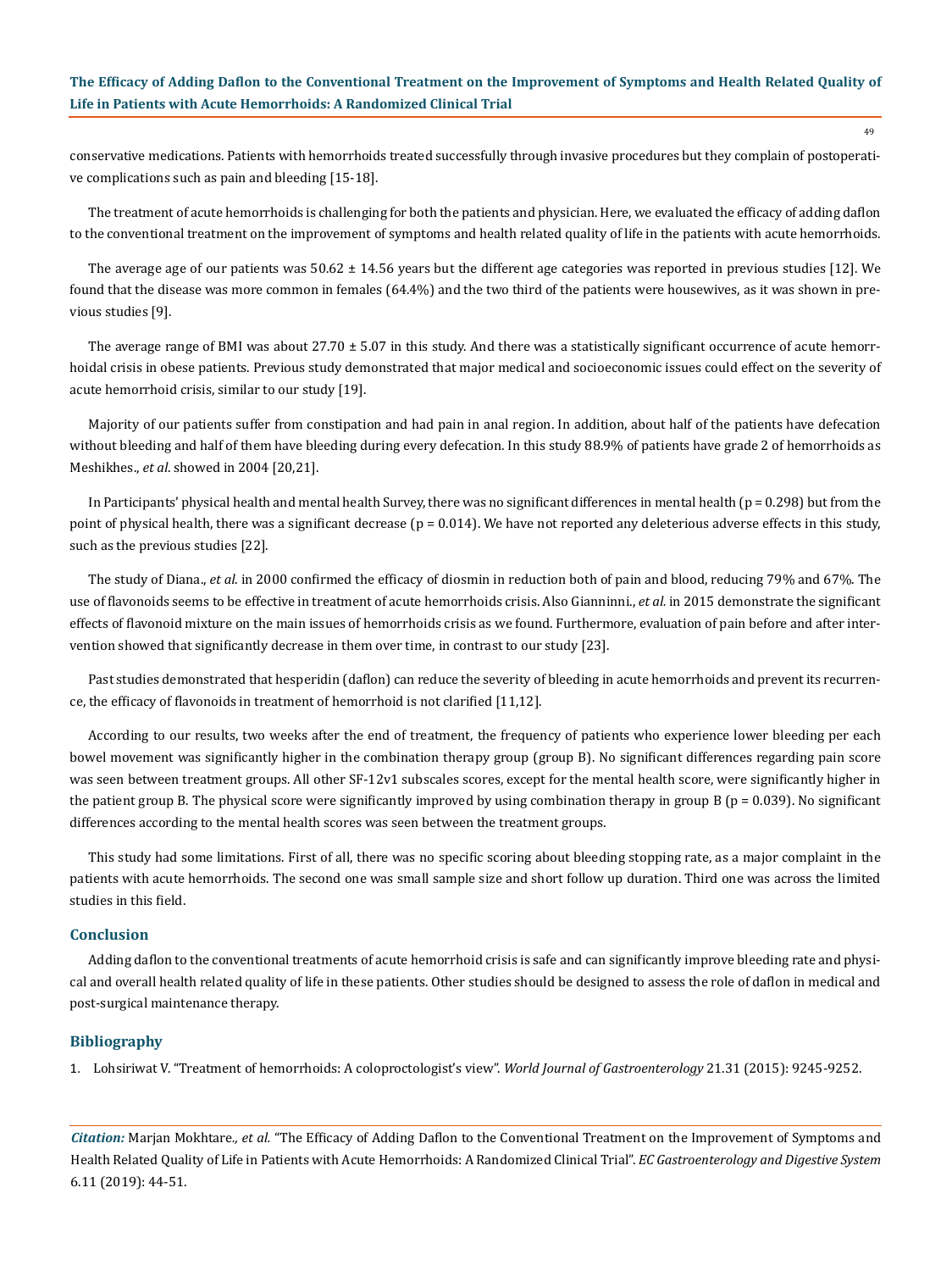50

- 2. [Guttenplan MJCGR. "The Evaluation and Office Management of Hemorrhoids for the Gastroenterologist".](https://www.ncbi.nlm.nih.gov/pubmed/28567655) *Current Gastroenterology Reports* [19.7 \(2017\): 30.](https://www.ncbi.nlm.nih.gov/pubmed/28567655)
- 3. [Lohsiriwat V. "Hemorrhoids: from basic pathophysiology to clinical management".](https://www.ncbi.nlm.nih.gov/pubmed/22563187) *World Journal of Gastroenterology* 18.17 (2012): [2009.](https://www.ncbi.nlm.nih.gov/pubmed/22563187)
- 4. Riss S., *et al*. "The prevalence of hemorrhoids in adults". *[International Journal of Colorectal Disease](https://www.ncbi.nlm.nih.gov/pubmed/21932016)* 27.2 (2012): 215-220.
- 5. Mounsey AL., *et al*. "Hemorrhoids". *[American Family Physician](https://www.aafp.org/afp/2011/0715/p204.html)* 84.2 (2011): 204-210.
- 6. [Lohsiriwat V. "Approach to hemorrhoids".](https://www.ncbi.nlm.nih.gov/pubmed/23715885) *Current Gastroenterology Reports* 15.7 (2013): 332.
- 7. Loder PB., *et al*[. "Haemorrhoids: pathology, pathophysiology and aetiology".](https://www.ncbi.nlm.nih.gov/pubmed/7922085) *The British Journal of Surgery* 81.7 (1994): 946-954.
- 8. Morgado PJ., *et al*[. "Histoclinical basis for a new classification of hemorrhoidal disease".](https://www.ncbi.nlm.nih.gov/pubmed/3378471) *Diseases of the Colon and Rectum* 31.6 (1988): [474-480.](https://www.ncbi.nlm.nih.gov/pubmed/3378471)
- 9. Aigner F., *et al*[. "Revised morphology and hemodynamics of the anorectal vascular plexus: impact on the course of hemorrhoidal dis](https://www.ncbi.nlm.nih.gov/pubmed/18766355)ease". *[International Journal of Colorectal Disease](https://www.ncbi.nlm.nih.gov/pubmed/18766355)* 24.1 (2009): 105-113.
- 10. [Struckmann JR and Nicolaides AN. "Flavonoids. A review of the pharmacology and therapeutic efficacy of Daflon 500 mg in patients](https://www.ncbi.nlm.nih.gov/pubmed/8203767)  [with chronic venous insufficiency and related disorders".](https://www.ncbi.nlm.nih.gov/pubmed/8203767) *Angiology* 45.6 (1994): 419-428.
- 11. [Meshikhes A-WN. "Efficacy of Daflon in the treatment of hemorrhoids".](https://www.ncbi.nlm.nih.gov/pubmed/12518200) *Saudi Medical Journal* 23.12 (2002): 1496-1498.
- 12. [Meshikhes AN. "Daflon for haemorrhoids: a prospective, multi-centre observational study".](https://www.ncbi.nlm.nih.gov/pubmed/15712573) *The Surgeon* 2.6 (2004): 335-338.
- 13. Ware JE and Kosinski M. "SF-36 physical and mental health summary scales: a manual for users of version 1: Quality Metric" (2001).
- 14. [Amato C. "Advantage of a micronized flavonoidic fraction \(Daflon 500 mg\) in comparison with a nonmicronized diosmin".](https://www.ncbi.nlm.nih.gov/pubmed/8203783) *Angiology* [45 \(1994\): 531-536.](https://www.ncbi.nlm.nih.gov/pubmed/8203783)
- 15. [Sun Z and Migaly J. "Review of hemorrhoid disease: presentation and management".](https://www.ncbi.nlm.nih.gov/pmc/articles/PMC4755769/) *Clinics in Colon and Rectal Surgery* 29.1 (2016): [022-029.](https://www.ncbi.nlm.nih.gov/pmc/articles/PMC4755769/)
- 16. [Brown SR. "Haemorrhoids: an update on management".](https://www.ncbi.nlm.nih.gov/pmc/articles/PMC5624348/) *Therapeutic Advances in Chronic Disease* 8.10 (2017): 141-147.
- 17. Sun Z., *et al*. "Bleeding Hemorrhoids". Gastrointestinal Bleeding: Springer (2016): 135-146.
- 18. Peery AF., *et al*[. "Risk factors for hemorrhoids on screening colonoscopy".](https://www.ncbi.nlm.nih.gov/pubmed/26406337) *PLOS One* 10.9 (2015): e0139100.
- 19. Zagriadskiĭ EA., *et al*[. "Conservative Treatment of Hemorrhoids: Results of an Observational Multicenter Study".](https://www.ncbi.nlm.nih.gov/pubmed/30276625) *Advances in Therapy* [35.11 \(2018\): 1979-1992.](https://www.ncbi.nlm.nih.gov/pubmed/30276625)
- 20. Giannini I., *et al*[. "Flavonoids mixture \(diosmin, troxerutin, hesperidin\) in the treatment of acute hemorrhoidal disease: a prospective,](https://www.ncbi.nlm.nih.gov/pubmed/25893991)  [randomized, triple-blind, controlled trial".](https://www.ncbi.nlm.nih.gov/pubmed/25893991) *Techniques in Coloproctology* 19.6 (2015): 339-345.
- 21. [Meshikhes AW. "Daflon for haemorrhoids: a prospective, multi-centre observational study".](https://www.researchgate.net/publication/8019764_Daflon_for_haemorrhoids_A_prospective_multi-centre_observational_study) *The surgeon: Journal of the Royal Colleges [of Surgeons of Edinburgh and Ireland](https://www.researchgate.net/publication/8019764_Daflon_for_haemorrhoids_A_prospective_multi-centre_observational_study)* 2.6 (2004): 335-338. 61.